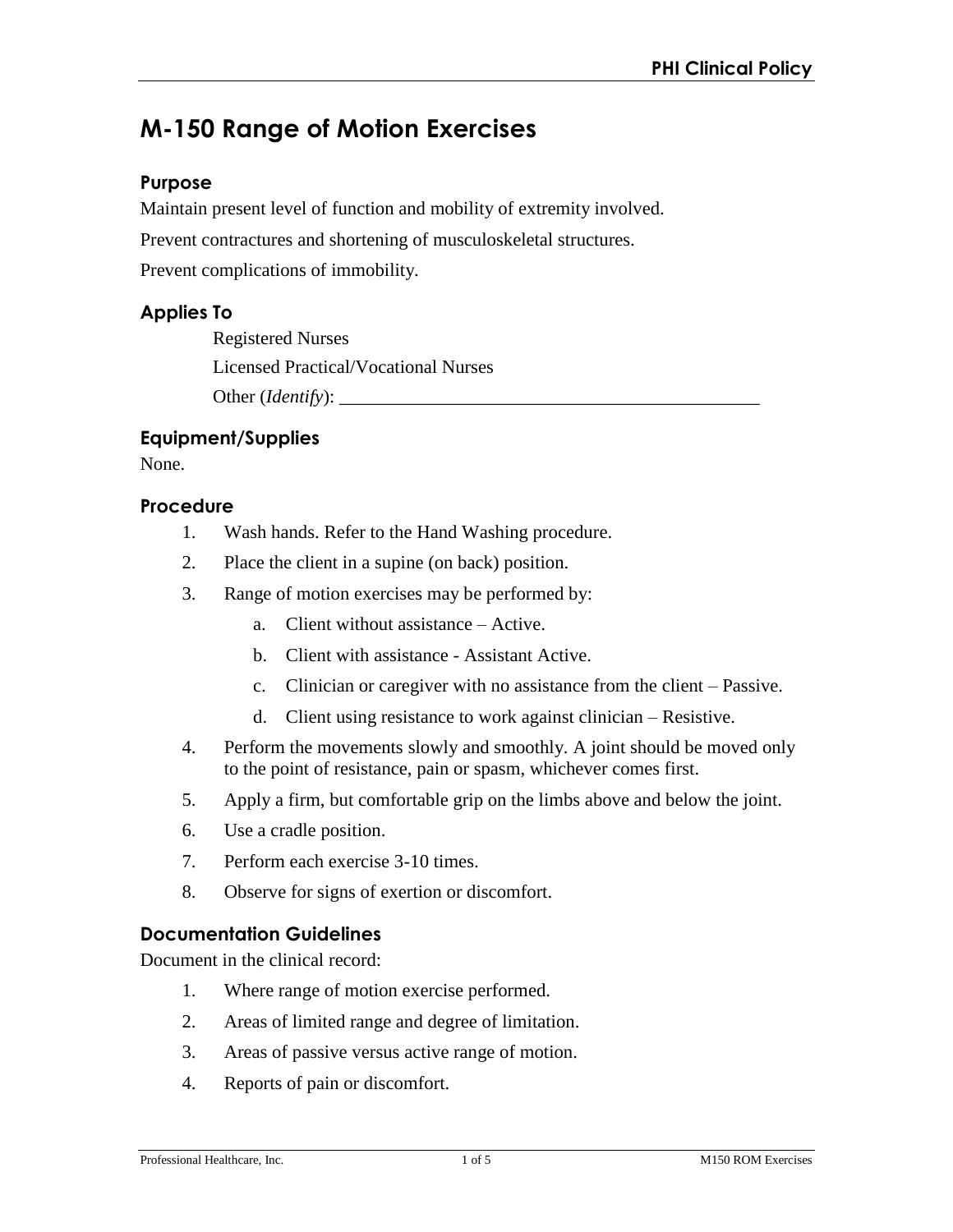

ABDUCTION

**ADDUCTION** 



**EXTENTION** 



FLEXION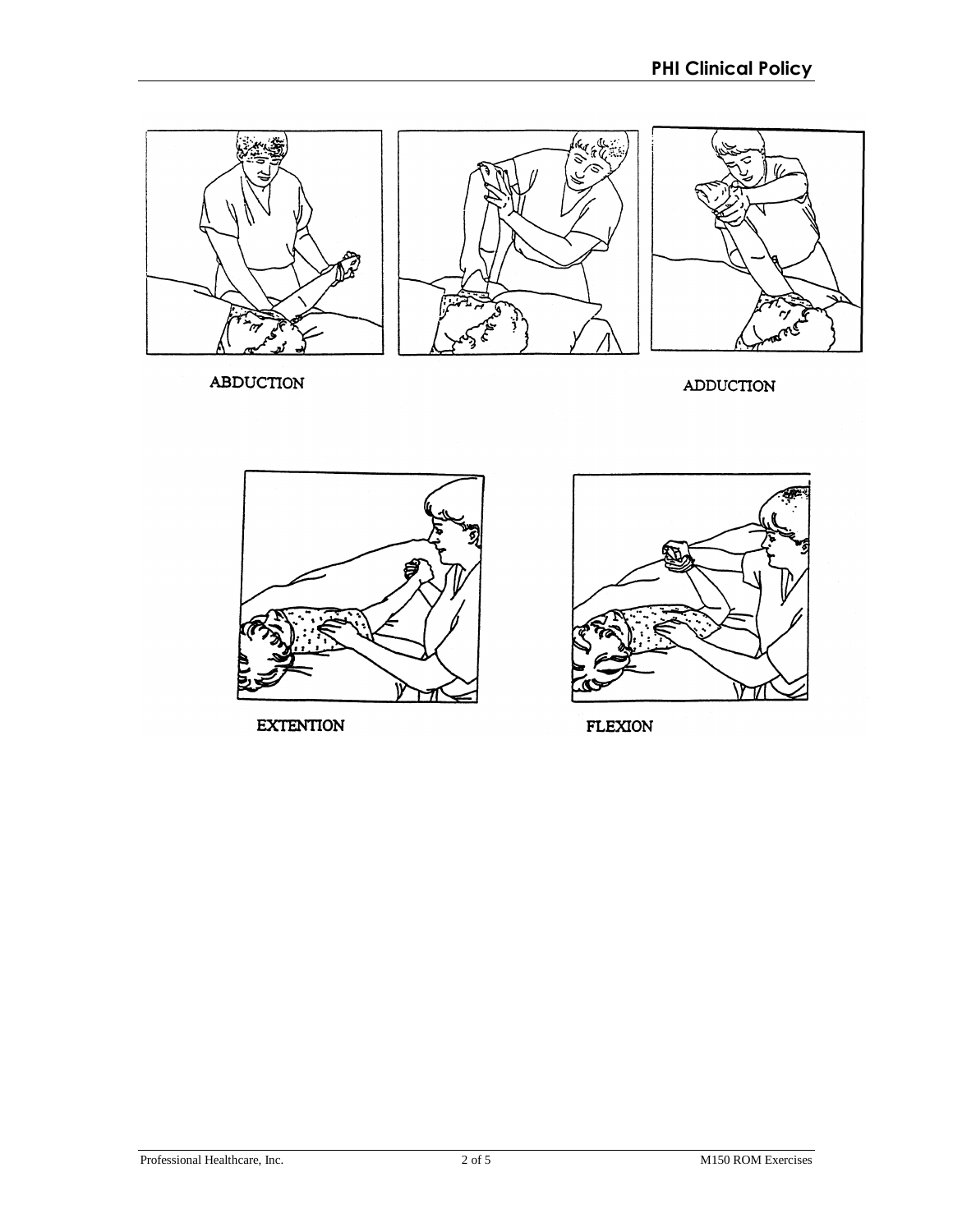SHOULDER - ACTIVE:







Inward rotation

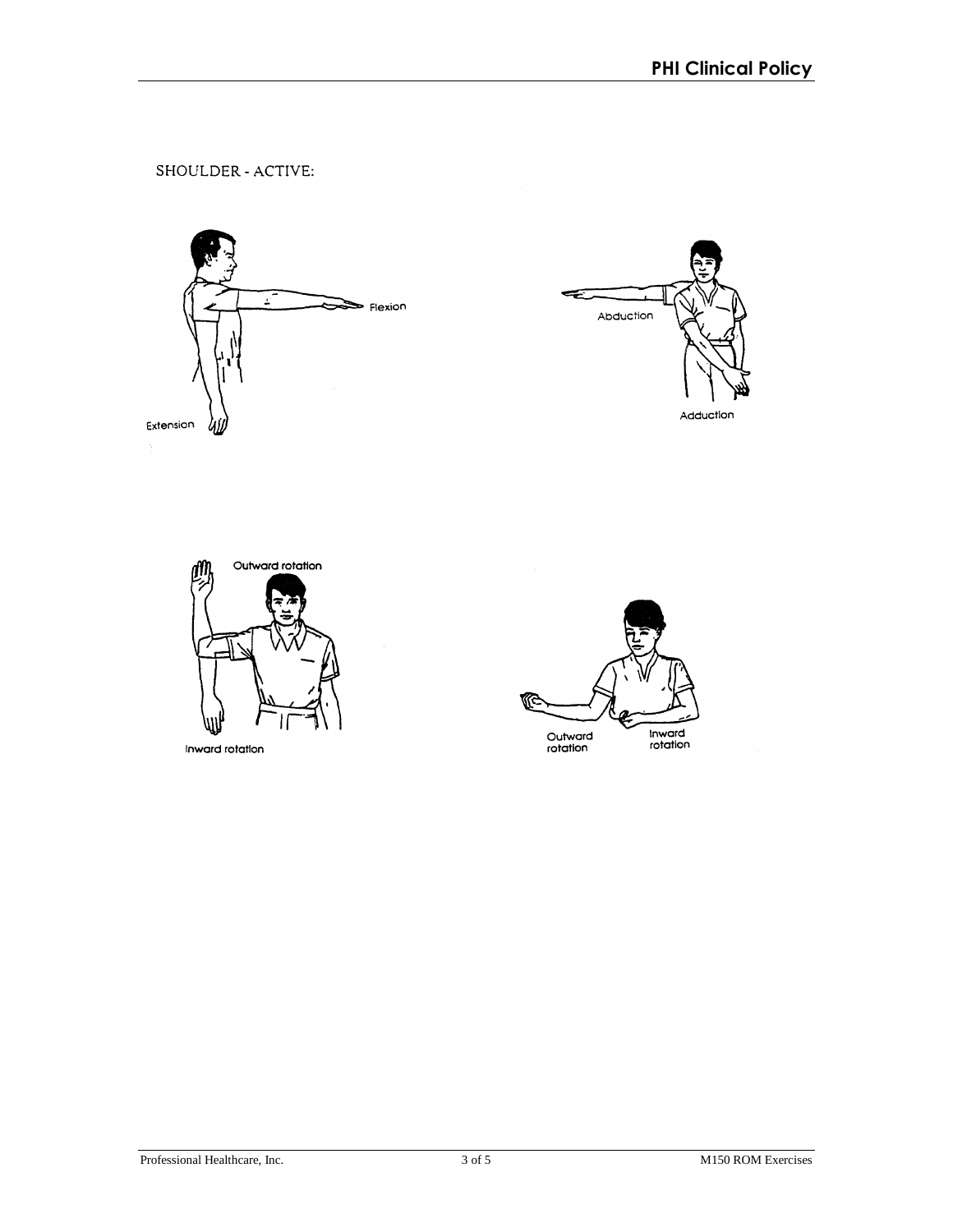



WRIST

**FINGERS** 



Extension Flexion

**THUMB** 

Abduction<br>and<br>adduction Exte Opposition<br>of thumb to<br>liftle finger